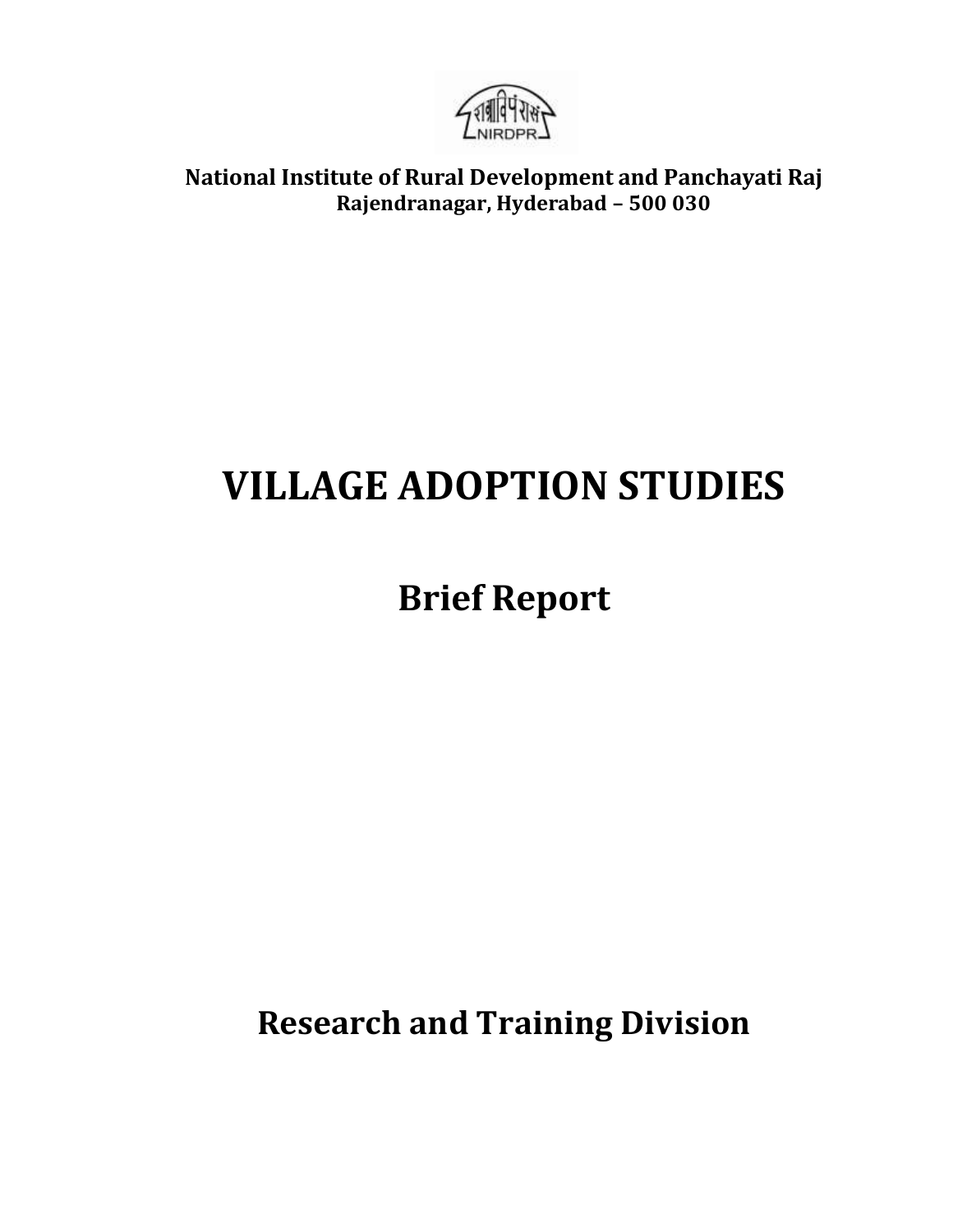## **National Institute of Rural Development and Panchayati Raj Rajendranagar, Hyderabad – 500 030**

#### **Research and Training Division**

### **VILLAGE ADOPTION STUDIES**

## **Brief Report**

#### **Introduction**

NIRD&PR faculty carries out the responsibilities of training and research. The training responsibility involves enhancing the existing skills and research aims at situation-analysis and evolves policy issues. Thus, either through training or research endeavors, the faculty are nowhere in a position to fathom out grass-root issues which are very prominent while imparting training and undertaking research. Moreover, the faculty is not in abreast with practical processes while implementing RD programmes/projects. Such grass-root knowledge adds more skills to the faculty while discharging their responsibilities as trainer as well as trainer.

The formal action research undertaken by the faculty members has the definite mandate to fulfill and may not provide much insight that is required for training and research capabilities. Further, it is also observed that many a village located not very far from either the district head-quarters or adjacent to important connectivity roads are devoid of development process. The peculiar situation emanates from the very fact of **lack of awareness.** The lack of awareness among the people is leading to struggle among them to cope up with their socio-economic conditions. On the other hand, the implementation mechanism has its own limitation in terms of its outreach, understanding the issues etc. As a result, even the best possible rural areas (in terms of connectivity) are devoid of basic infrastructure development, welfare and development initiatives in the manner required.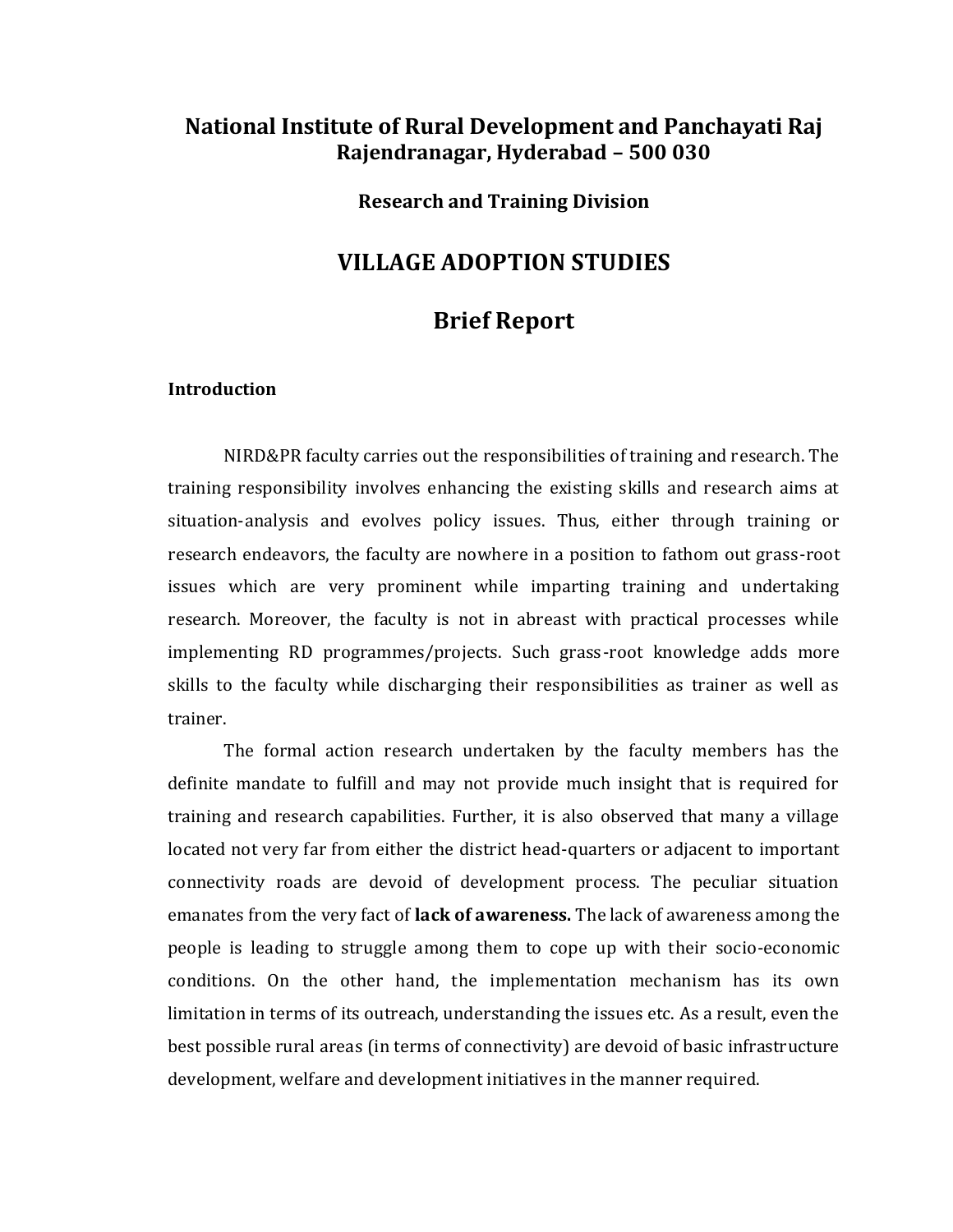This in context, as a novel to focus on enhancing the situation-analysis at grass-root level and then to facilitate appropriate social atmosphere so as to promote rural development initiatives, the concept of **Village Adoption Studies** is initiated.

#### **Broad Guidelines**

The Village Adoption study is basically keeping abreast with village situation and facilitates development process. Since plethora of development programmes are in vogue and yet many a village devoid of development, the study has been an endeavor to understand the grass-root situation and facilitate development process by bridging the gap between the community and government agencies. The gap can be filled through thorough understanding on prevailing situation, mobilization of community, initiate participatory processes, establish linkages etc. In this regard, Rs 3 lakh is earmarked for field based expenditure as part of activities to be undertaken in Villages adopted by faculty members. For the convenience of faculty members, the following guidelines are devised to effect expenditure for effective implementation of activities. Though the guidelines are evolved they are basically meant to initiate broad actions. Each faculty member is however provided with ample freedom to design their interventions. The broad guidelines in vogue are as follows:

- **A. Financial**
	- **1. The amount is meant for the activities under Village Adoption Studies to be undertaken in next three months.**
	- **2. The expenditure made should be meant for the designated village only.**
	- **3. In all probability, exclusive financial assistance should be avoided. However, financial assistance in the form of meeting critical gaps in the development endeavors which are already in vogue may be allowed with a maximum limit of 30,000/- with prior approval from Director General**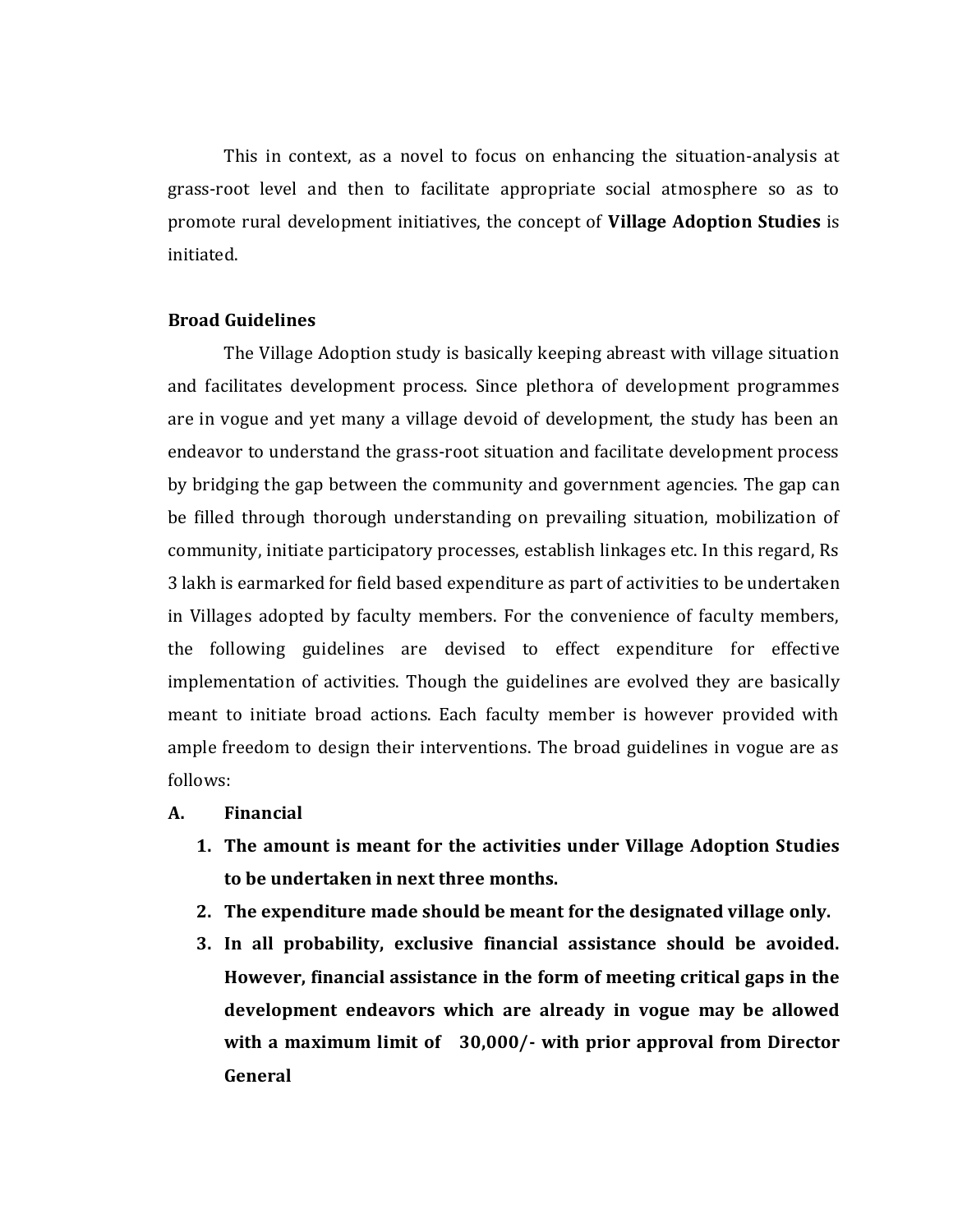- **4. Payment of salary to local individuals for facilitation services may be avoided.**
- **5. Expenditure, in general, may be spent on:** 
	- **i. Conducting socio-economic survey**
	- **ii. Conducting Village meetings (Gram Sabha, SHGs, Vulnerable groups etc)**
	- **iii. Conducting Interactive Workshops/Brain-storming meets for villagers**
	- **iv. PRA exercises as part of Participatory Planning and Vision Mapping**
	- **v. Capacity-building and Skill Development programmes at village level**
	- **vi. Payment of consultation fee to local SHGs/NGOs for collaboration services**
	- **vii. Video documentation by using local resources with minimal expenditure**
- **6. A prior schedule of activities may be drawn in advance in consultation with villagers with endorsement of thereof from at least five representatives drawn from local governing institutions, SHGs etc**
- **7. For any deviation of expenditure from above, permission from Director General may be obtained through RTD.**
- **8. Payment vouchers are required to be submitted on monthly basis for the expenditure met by then.**

#### **B. Academic**

Though the Village Adoption interventions are local specific yet for the convenience of uniform output, the following issues may be adhered to:

**1. Current status of socio-economic conditions prevailing in the village, especially in regard to social and economic indicators.**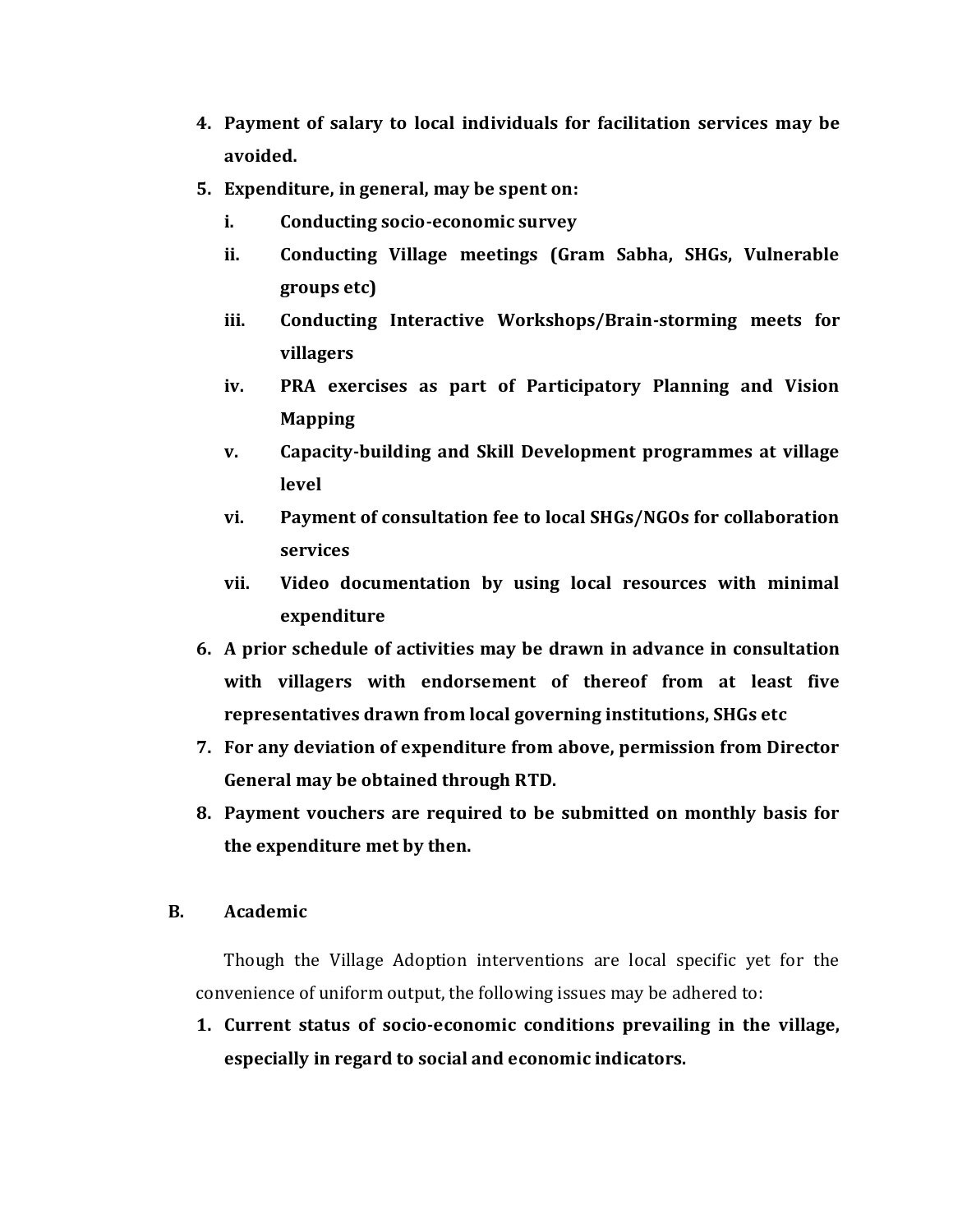- **2. Brief insight on potential of local economic and natural resources in strengthening village development.**
- **3. Deliverables expected from Village adoption interventions and status thereof**
- **4. Video-documentation on entire process of interventions (with emphasis on training-input)**
- **5. Important Case documentations**
- **6. A brief report at the end of three month period briefing prior status, results of interventions , deliverables captured and future insight**

#### **Number of Villages adopted:**

The villages concerned were encouraged to adopted based on the criterion of backwardness. The adoption taken place either by individual or group of faculty members. In all, 29 villages were adopted across the country. The number of villages are to be enhanced in view of the recent recruitment of faculty members.

The 29 villages are spread over 10 States. The region-wise break-up of villages is as follows:

| Northern Region      |  |
|----------------------|--|
| Southern Region      |  |
| Western Region       |  |
| Eastern Region       |  |
| North Eastern Region |  |
| Total                |  |

#### **Strategy Adopted**

Each of the faculty members who adopted the village concerned frequent the same on periodical basis for interaction with the villagers, local officials, Elected Representatives etc. Each of the adopted village frequented at least five times on an average so far.